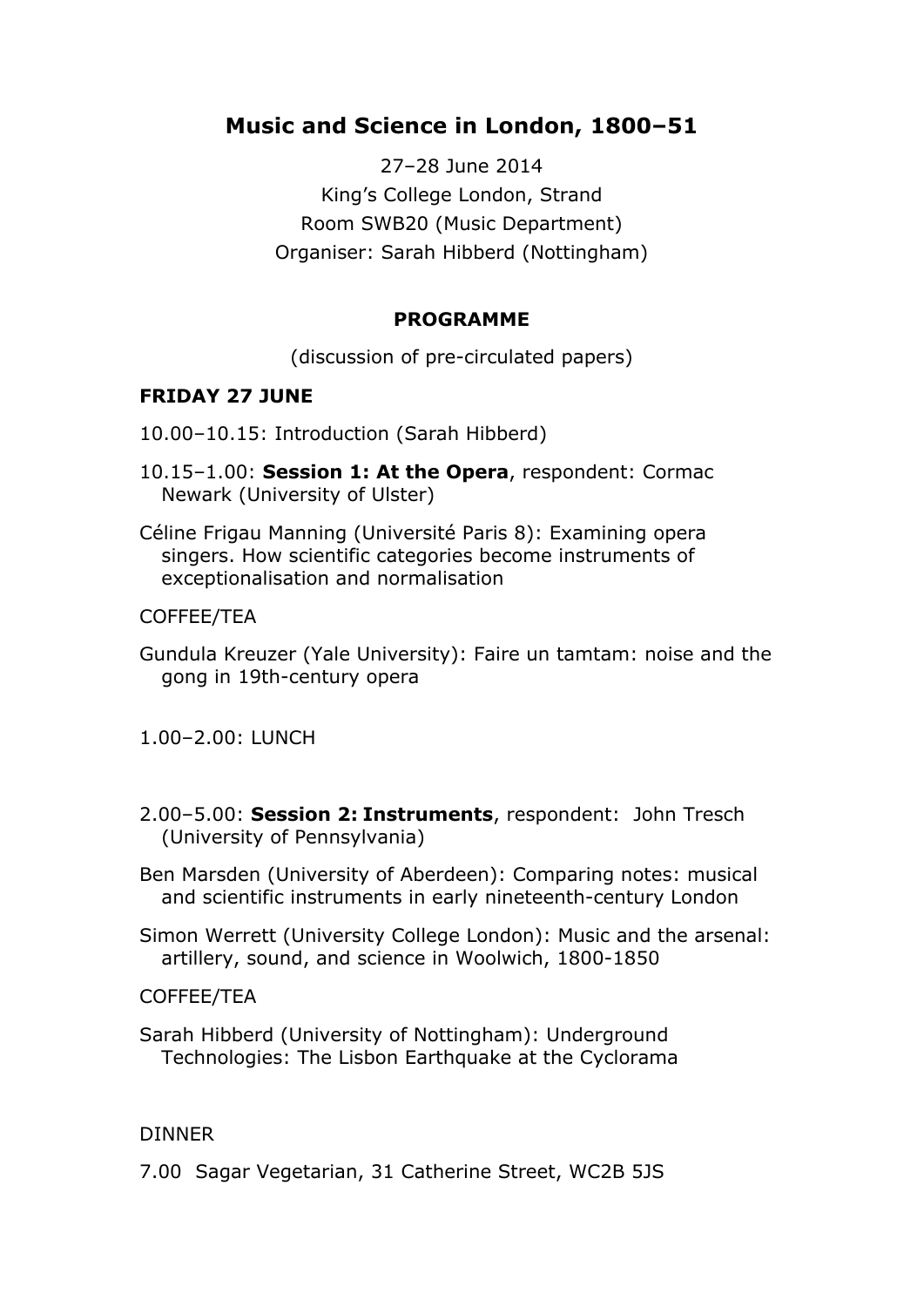## **SATURDAY 28 JUNE**

- 10.00–12.30: **Session 3: Invisibility**, respondent: Roger Parker (KCL)
- David Trippett (University of Bristol): Music, Machines and Material Minds

COFFEE/TEA

Inge van Rij (New Zealand School of Music): 'A living, fleshy bond': the electric telegraph and conceptions of Western art music in the mid nineteenth century

12.30–2.00: LUNCH

2.00–3.00: Some conclusions (Sarah Hibberd)

## DINNER

7.00 Sofra Covent Garden, 36 Tavistock Street, WC2E 7PB

**OTHER PARTICIPANTS** include: Tamsin Alexander (Cambridge), Oskar Cox Jensen (KCL), Jonathan Hicks (KCL), Katherine Hambridge (Warwick), Laura Protano-Biggs (Cambridge), Wiebke Thormahlen (RCM), Flora Willson (Cambridge)

Administrative support: Angela Waplington (KCL)

**FUNDED** by the European Research Council: Music in London 1800–51, dir. Roger Parker



European Research Council

Established by the European Commission

**Supporting top researchers** from anywhere in the world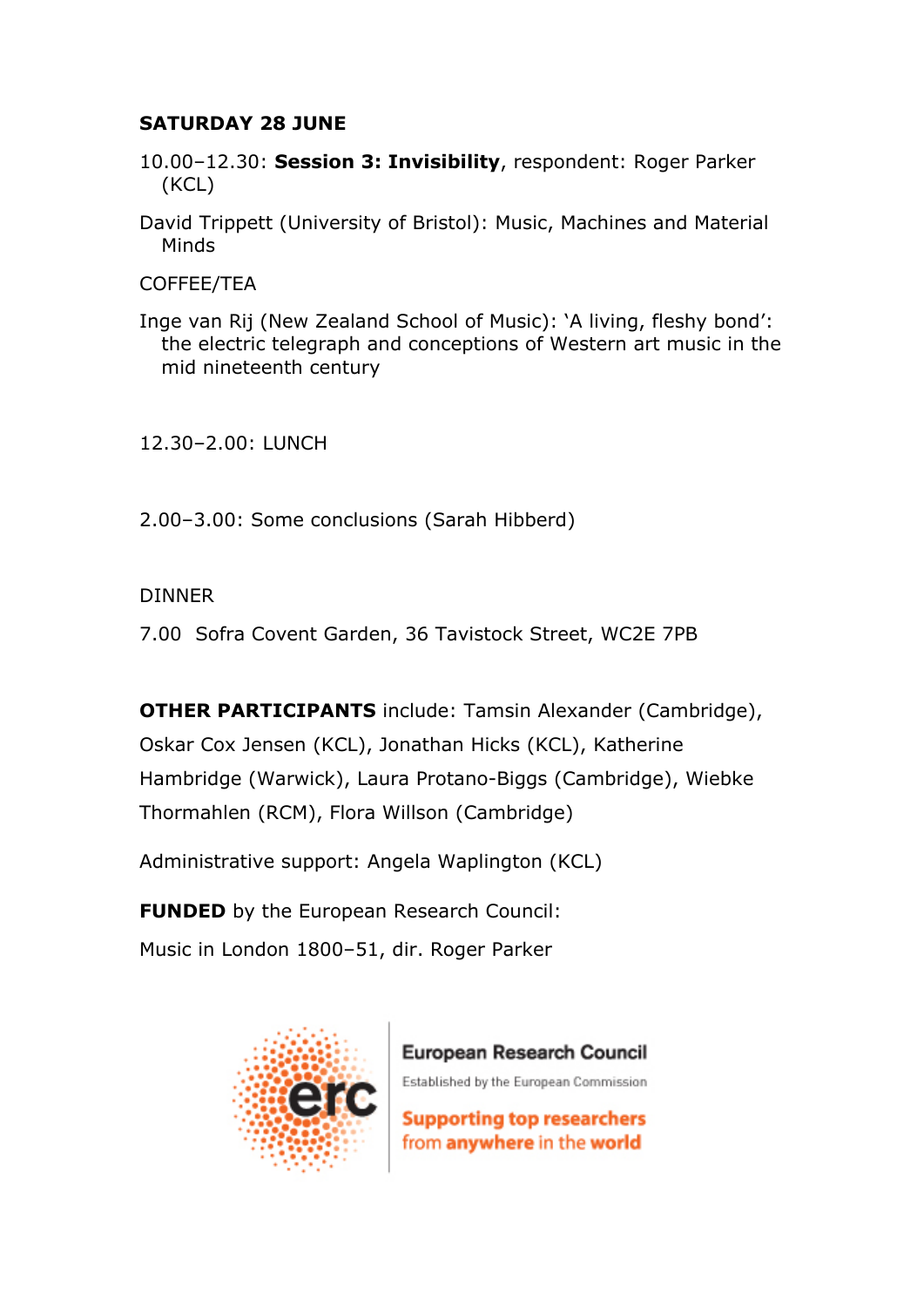## **ABSTRACTS**

### (alphabetically)

**Céline Frigau Manning: '**Examining opera singers. How scientific categories become instruments of exceptionalisation and normalisation'

In some descriptions from the first half of the nineteenth century, scientific categories are syncretically used to explain opera singers' talents, their innate and acquired dispositions for singing and acting, and their effects on their audiences. Although such discourses reformulate prior interpretative frameworks such as climate theory or mechanicism, they tend to emphasise internal causes more than external ones. The well-known theory of the humours thus finds itself combined with physiognomy or newer research in the fields of electricity, phrenology and the nervous system.

Rather than reconstituting a "scientific" approach towards acting and singing practices, thus linking them to real scientific processes, I intend to focus on specific discursive models of observation and enunciation in use among early nineteenth-century operatic audiences. By highlighting such criteria as expression and empathy, these texts contribute to the processes of operatic creation and reception, and to the forging of new interpretations of singers' public images, as both exceptional artists and socially normalised individuals.

Among the various descriptions speckled across the English, French and Italian literature and press of the time, I will focus here on at least two revealing texts. One is a fictitious dialogue entitled *La Pasta nell'Otello*, by Dr Luigi Morando de' Rizzoni (Verona, Crescentini, 1830). It contains an intradiegetic prop – a numbered portrait inspired by physiognomy, clarified by a long commentary used by one character to demonstrate that Giuditta Pasta is the most gifted actress of her era. The other text is a lecture presented at the Paris *Société Phrénologique* by Dr Charles Place, *De l'art dramatique au point de vue de la phrénologie*  (Paris, Hennuyer et Turpin, 1842), dedicated to the English actors Charles and Fanny Kemble, and to the singer Adelaide Kemble.

I will attempt to show how this lesser known source material does not merely imitate scientific demonstrations, nor simply reflect their discursive dissemination across the burgeoning field of music criticism. Taking into account the specificities of each text and its models, I will establish how these various figures are distinctive responses to the sensual, predominantly female power of singers, and the intense emotion of operatic experience. This aesthetic power and emotion are simultaneously rationalised and fuelled by such normative scientific concepts and approaches.

**Sarah Hibberd: '**Underground Technologies: The Lisbon Earthquake at the Cyclorama'

To the Coliseum, some years before its final fall, was added the Cyclorama [in December 1848] - an extraordinarily realistic representation of the earthquake of Lisbon. The manner in which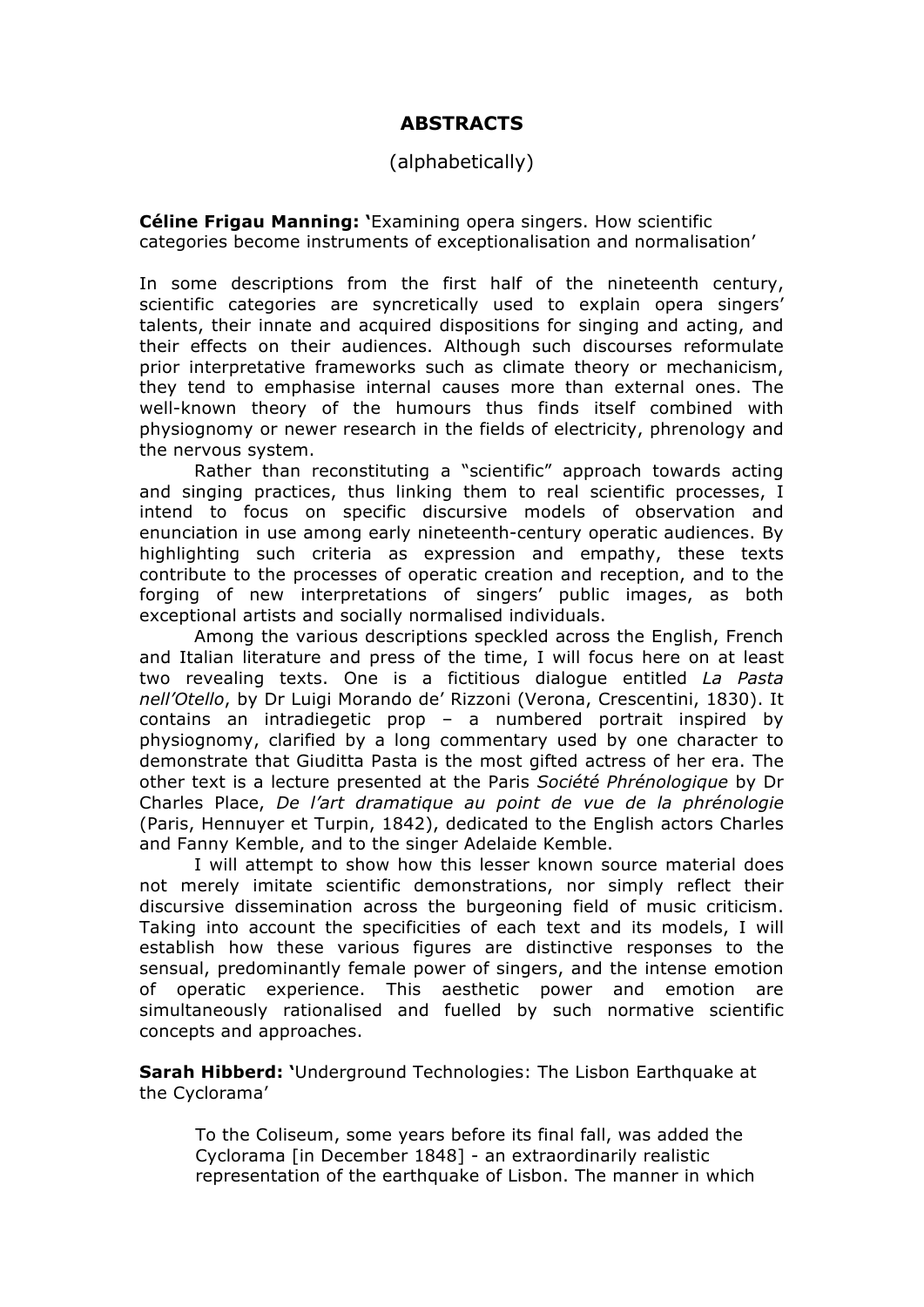the earth heaved and was rent, the buildings toppled over, and the sea rose, was most cleverly contrived, and had a most terrifying effect upon the spectators; frightful rumblings, proceeding apparently from under your feet, increased the horror, which was anything but diminished by accompanying musical performances on that awful instrument, the apollonicon. Never was better value in fright given for money*. Edmund Yates: His Recollections and Expereinces* (London, 1884)

This paper examines the Cyclorama – its visual and aural effects and its reception – in the context of scientific debates between catastrophists and uniformitarians about geological history. During the first half of the century Londoners were confronted with a rapid succession of revolutions in scientific thought that had to be assimilated into the emotional as well as the intellectual structures with which the public understood external reality and their place in it. Science was a source of both excitement and anxiety: the Cyclorama offers a lens through which to understand these tensions.

The geologist Charles Lyell had recently explained earthquakes and volcanic activity in a manner that fundamentally changed public understanding of the history of the earth, and in so doing challenged the religious narratives that had formerly underpinned it. The Cyclorama's representation of the 1755 Lisbon earthquake invited the spectator to confront such destruction in this new light: the immersive visual and aural effects (alluded to in Yates's quote, above), and the musical narrative(s) offered by the Apollonicon (which included excerpts by Auber, Beethoven and Rossini) were crucial to the shaping of the experience, and can be understood in the context of other artistic/poetic responses to Lyell's proposals.

**Gundula Kreuzer: '**Faire un tamtam: noise and the gong in 19th-century opera'

In 1855, Wagner ridiculed the idea that his Tannhäuser overture might include a tam-tam stroke; yet for the opera's Parisian premiere of 1861, he added just that. This duplicity exposes the tam-tam's ambiguous status in mid-19th-century Europe. Introduced to Western composers during the French Revolution, the expensive Asian instrument was employed in increasingly nuanced ways, particularly in opera: single shudderprovoking strokes tended to mark dramatic culminations, while repeated soft strokes evoked the uncanny. At the same time, the non-pitched gong commanded attention at popular theaters, colloquialisms and musictheatrical treatises soon denoting its effect as clichéd. Examining a crosssection of 19th-century operas and satires, the first part of my paper affords more concrete insights into the gong's little-discussed musical and dramatic (ab)uses; I show how a growing appetite for spectacle fostered new timbres, which in turn encouraged views of the orchestra as noisy technology.

 Beyond scores, however, the tam-tam assumed an independent existence as stage technology proper. Production books reveal its centrality for coordinating stage hands: the "earsplitting" gong consummated the multimedia climax while simultaneously veiling the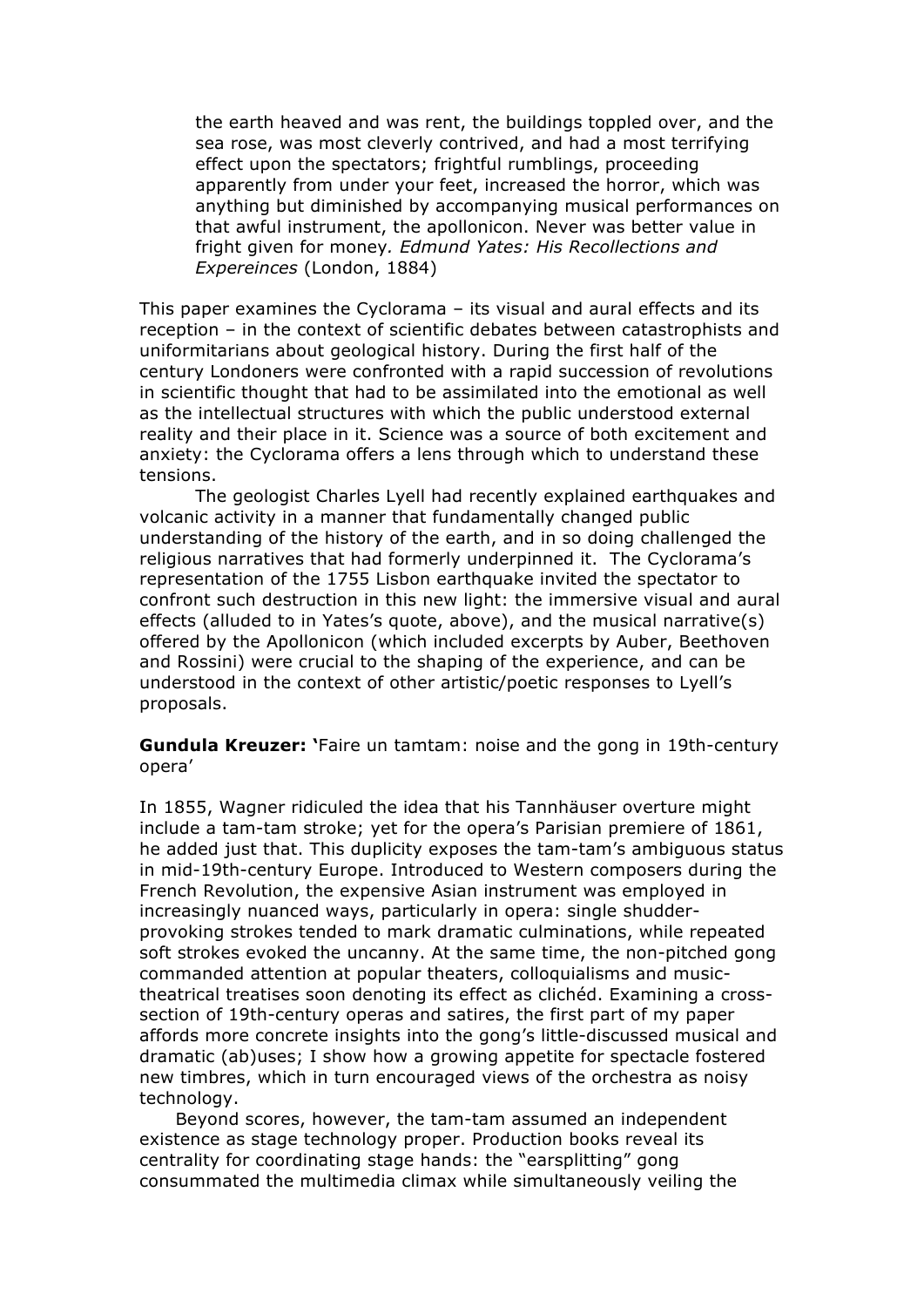noise of machinery. As such, it might be considered an aural signifier of Wagner's Gesamtkunstwerk. Moreover, its palpable sound waves and long reverberation epitomize the bodily effect Wagner desired for his works. No wonder that theaters in the later 19th century added the tam-tam as an all-purpose effect enhancer to older operas as well, performance materials listing it as accessory. This left the tam-tam fluctuating between orchestra pit and backstage, music and machinery, artistic medium and technological supplement.

 By exploring this porous acoustic space, my paper challenges common equations of stage technology with optical effects and of stagings with opera's "visual" side. As a novel sound effect, the tam-tam paradigmatically opens our historical ears to the sonic dimension of stage technologies more generally, from the bells signaling scene-shifting to the creaks of the sets themselves. Bringing opera into dialogue with the recently burgeoning field of sound studies, my paper ultimately seeks to yield fresh insights into the materialities, functions, and multivalences of stage technologies in the conception and realization of 19th-century opera on stage.

**Ben Marsden: '**Comparing notes: musical and scientific instruments in early nineteenth-century London'

The idea of this paper is to explore the relationship between music and science in early nineteenth-century London by examining the interactions between musical and scientific instrument makers and, in several senses, musical and scientific performers. Musical performance and the technologies associated with music have been relatively little studied by historians of science but the existence of figures like William Herschel, astronomer and musician, suggests that such explorations might be revealing. A key focus in this paper will be Charles Wheatstone. His family was well-known in the musical instrument-making business; and yet he worked as a high-profile, and highly innovative, professor of experimental natural philosophy (physics) at King's College London in the 1830s. As the inventor of the concertina and one of the chief advocates of the electric telegraph, was Wheatstone unusual? To what extent did other key philosophical performers, like Michael Faraday in London, or Robert Willis in Cambridge and London, rely on the potential of music to entertain and engage audiences for practical science?

**Inge van Rij:** "A living, fleshy bond": the electric telegraph and conceptions of Western art music in the mid nineteenth century'

The development and rapid dissemination of the electric telegraph in the mid nineteenth century is profoundly entangled with music in ways that are seldom if ever acknowledged. Those cultural histories of the telegraph which concern sound focus on listening more generally rather than musical works (Sterne); on the other hand, while musicology has displayed an increasing fascination with the role of technology, the focus within this discipline has primarily centred on technology and instruments designed specifically for creation or reproduction of music, thereby overlooking the telegraph. Moreover, particular emphasis is often placed on sound recording as enacting 'the moment when everything suddenly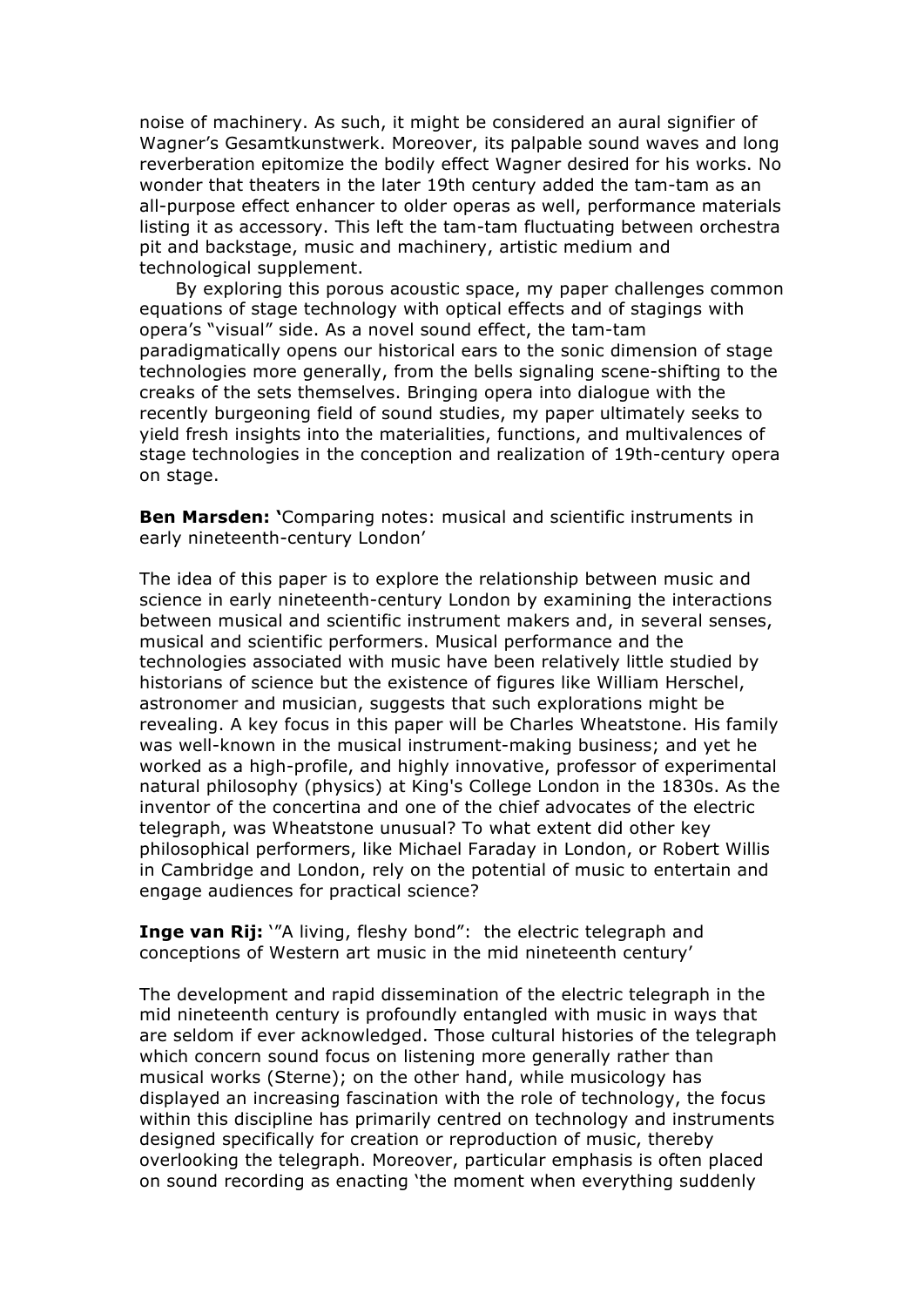changed' (Attali). In fact, the telegraph anticipated several key premises of recording by decades. As I will demonstrate in this paper through discussion of select compositions and criticism, telegraphic discourse interacted with significant transformations not only in the creation and understanding of sound, but also in fundamental concepts of art music, on the level of musical language, composer, and performer alike.

The language of the telegraph is heard not only in the direct imitation of Strauss Jnr's *Telegraphische Depeschen*, but also in Sudre's development of a 'universal musical language' to communicate across distances. An examination of works by Berlioz and Kastner reveals how the telegraph fed into conceptions of musical transcendence via Spiritualists and the Aeolian harp. The attendant emphasis on mind over body was extended through the employment by conductors of telegraph technology to control musicians across ever greater distances. This apparent disembodiment of the telegraph carried threatening implications for those social or ethnic groups aligned with the body, including performers. However, electricity was also primarily a 'tactile' medium (McLuhan), and sensitivity to the telegraphic signals in art music thus also entails a new appreciation of the powerful role of embodied performers. Listening for the sounds of the telegraph in music of the mid nineteenth century thus not only enriches our appreciation of the historicity of these works, but offers new perspectives on the fraught negotiations between art and science, embodiment and transcendence, performer and composer which continue to be transmitted in our own era.

#### **David Trippett: '**Music, Machines and Material Minds'

The icon of the machine in early nineteenth-century Britain was subject to a number of contemporary critiques. In Thomas Carlyle's *Spirit of the Times* (1829), he cautioned about their social status: "not the external and physical alone is now managed by machinery, but the internal and spiritual also." This kind of reactionary criticism gave rise to numerous caricatures by William Heath and Thomas McLean (et al.) about "the march of intellect" that was upending society and ending what Carlyle called "the old natural methods."

Pedagogy and the life of the mind were implicated within this critique, ("we have machines for education: Lancastrian machines; Hamiltonian machines; monitors, maps and emblems"), and this paper asks to what extent education in music composition was influenced by this. In particular, this involves the emerging science of phrenology and its relation to materialism. A number of journal articles appeared on the topic of music and phrenology, bolstered by the establishment, in 1823, of the London Phrenological Society, and, in 1838, its sister organization, the *British Phrenological Association*. Major publications by figures such as George Combe (*Essays on Phrenology* [1819]; *Elements of Phrenology*  [1824]; *Constitution of Man* [1828]) and Robert Chambers (*Vestiges of the Natural History of Creation* [1844]), place the creative imagination, music and the "natural" life of the mind into a fraught discourse of music and materialism.

The cost of a material mind was a perceived loss of contact with the "gifts of nature … the dynamical nature of man … the mystic depths of man's soul" (Carlysle), but reactionary criticism did not have the last